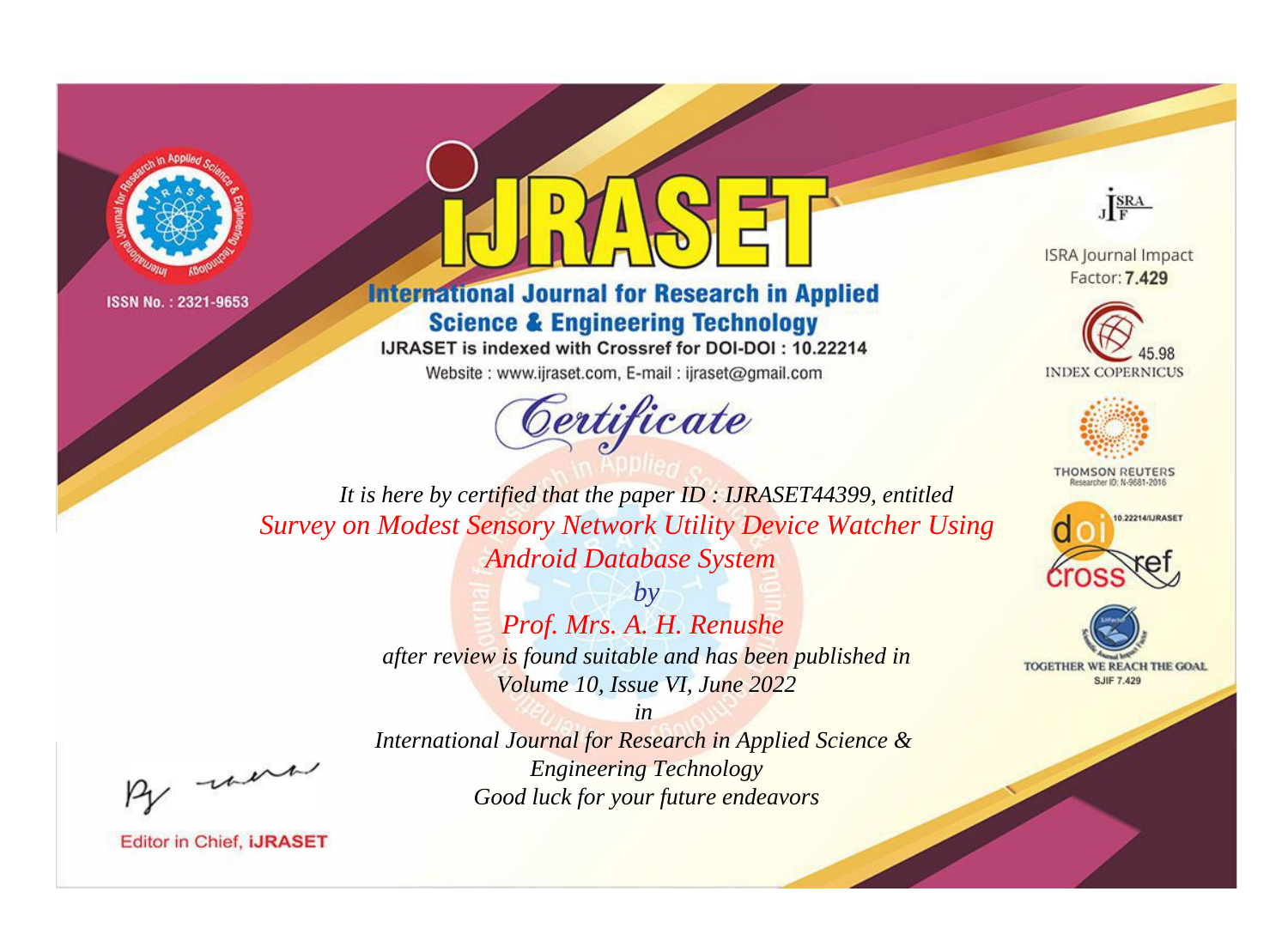



# **International Journal for Research in Applied Science & Engineering Technology**

IJRASET is indexed with Crossref for DOI-DOI: 10.22214

Website: www.ijraset.com, E-mail: ijraset@gmail.com





**ISRA Journal Impact** Factor: 7.429





**THOMSON REUTERS** 



TOGETHER WE REACH THE GOAL **SJIF 7.429** 

It is here by certified that the paper ID: IJRASET44399, entitled Survey on Modest Sensory Network Utility Device Watcher Using **Android Database System** 

> $b\nu$ Miss. Kshirsagar Sanyogita after review is found suitable and has been published in Volume 10, Issue VI, June 2022

were

**Editor in Chief, IJRASET** 

International Journal for Research in Applied Science & **Engineering Technology** Good luck for your future endeavors

 $in$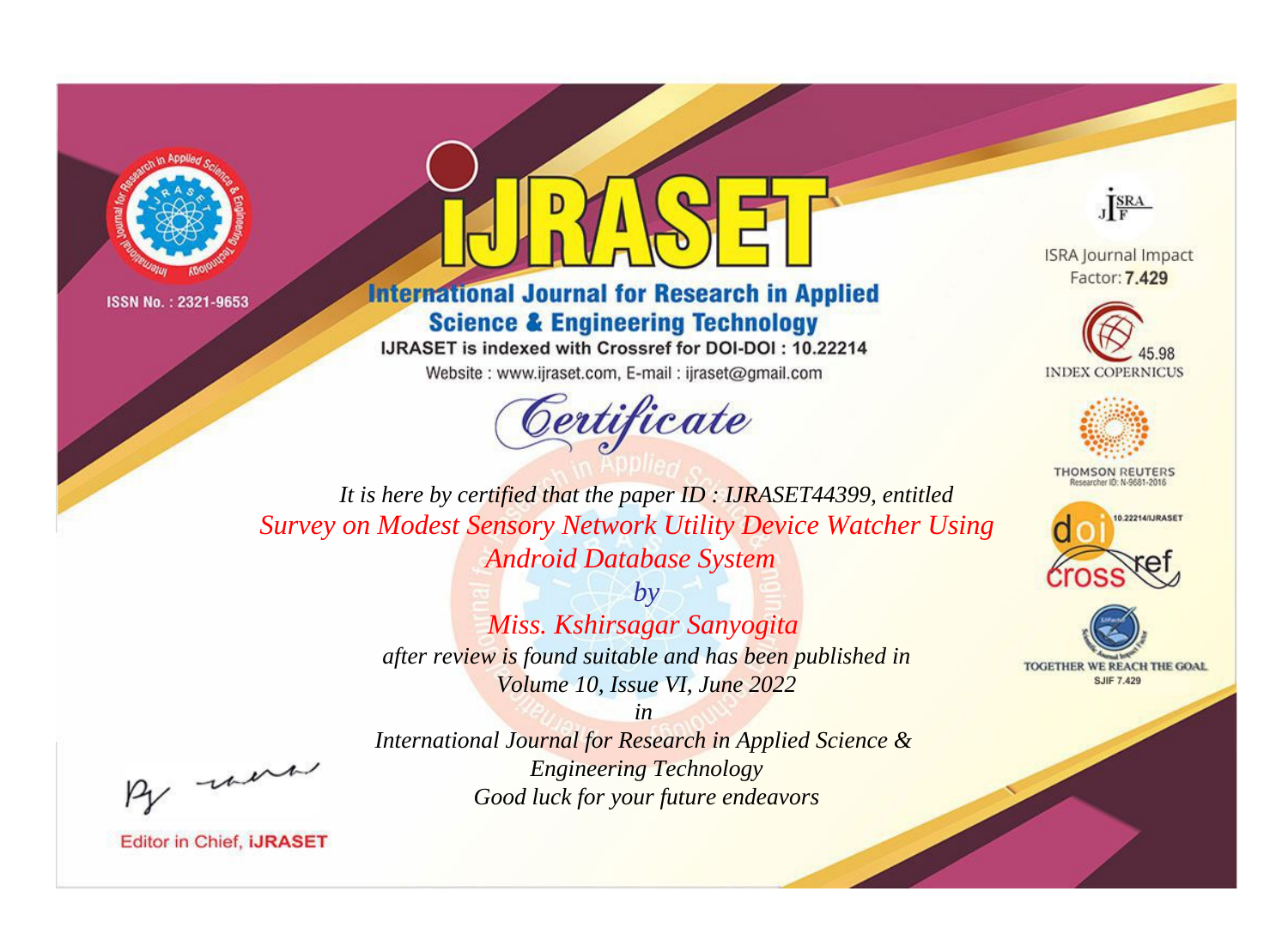



# **International Journal for Research in Applied Science & Engineering Technology**

IJRASET is indexed with Crossref for DOI-DOI: 10.22214

Website: www.ijraset.com, E-mail: ijraset@gmail.com





**ISRA Journal Impact** Factor: 7.429





**THOMSON REUTERS** 



TOGETHER WE REACH THE GOAL **SJIF 7.429** 

*It is here by certified that the paper ID : IJRASET44399, entitled Survey on Modest Sensory Network Utility Device Watcher Using Android Database System*

> *by Miss. Ghadage Tejaswini after review is found suitable and has been published in Volume 10, Issue VI, June 2022*

> > *in*

*International Journal for Research in Applied Science & Engineering Technology Good luck for your future endeavors*

, un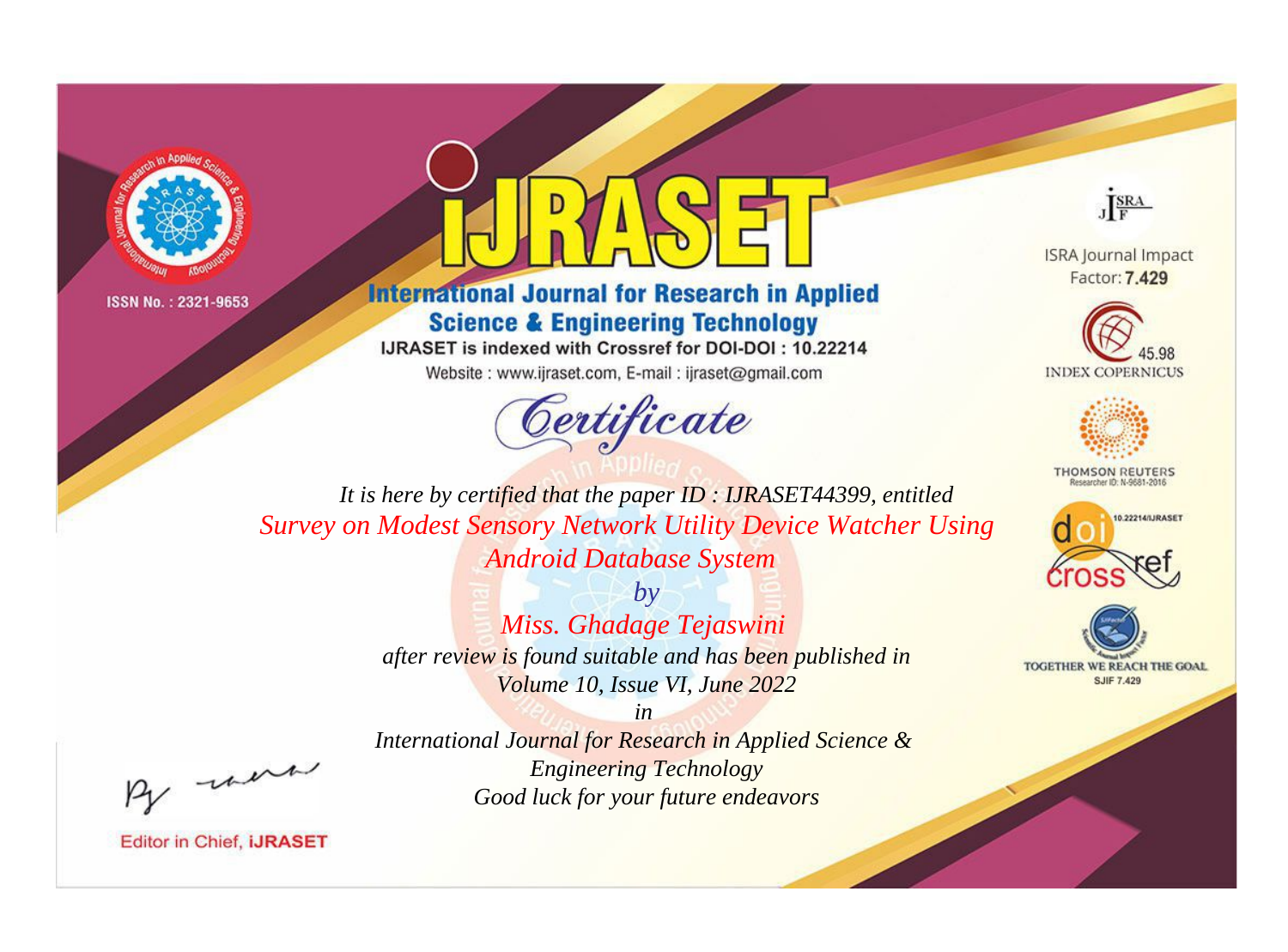



# **International Journal for Research in Applied Science & Engineering Technology**

IJRASET is indexed with Crossref for DOI-DOI: 10.22214

Website: www.ijraset.com, E-mail: ijraset@gmail.com



JERA

**ISRA Journal Impact** Factor: 7.429





**THOMSON REUTERS** 



TOGETHER WE REACH THE GOAL **SJIF 7.429** 

It is here by certified that the paper ID: IJRASET44399, entitled Survey on Modest Sensory Network Utility Device Watcher Using **Android Database System** 

> $by$ Miss. Patil Divyani after review is found suitable and has been published in Volume 10, Issue VI, June 2022

> $in$ International Journal for Research in Applied Science & **Engineering Technology** Good luck for your future endeavors

were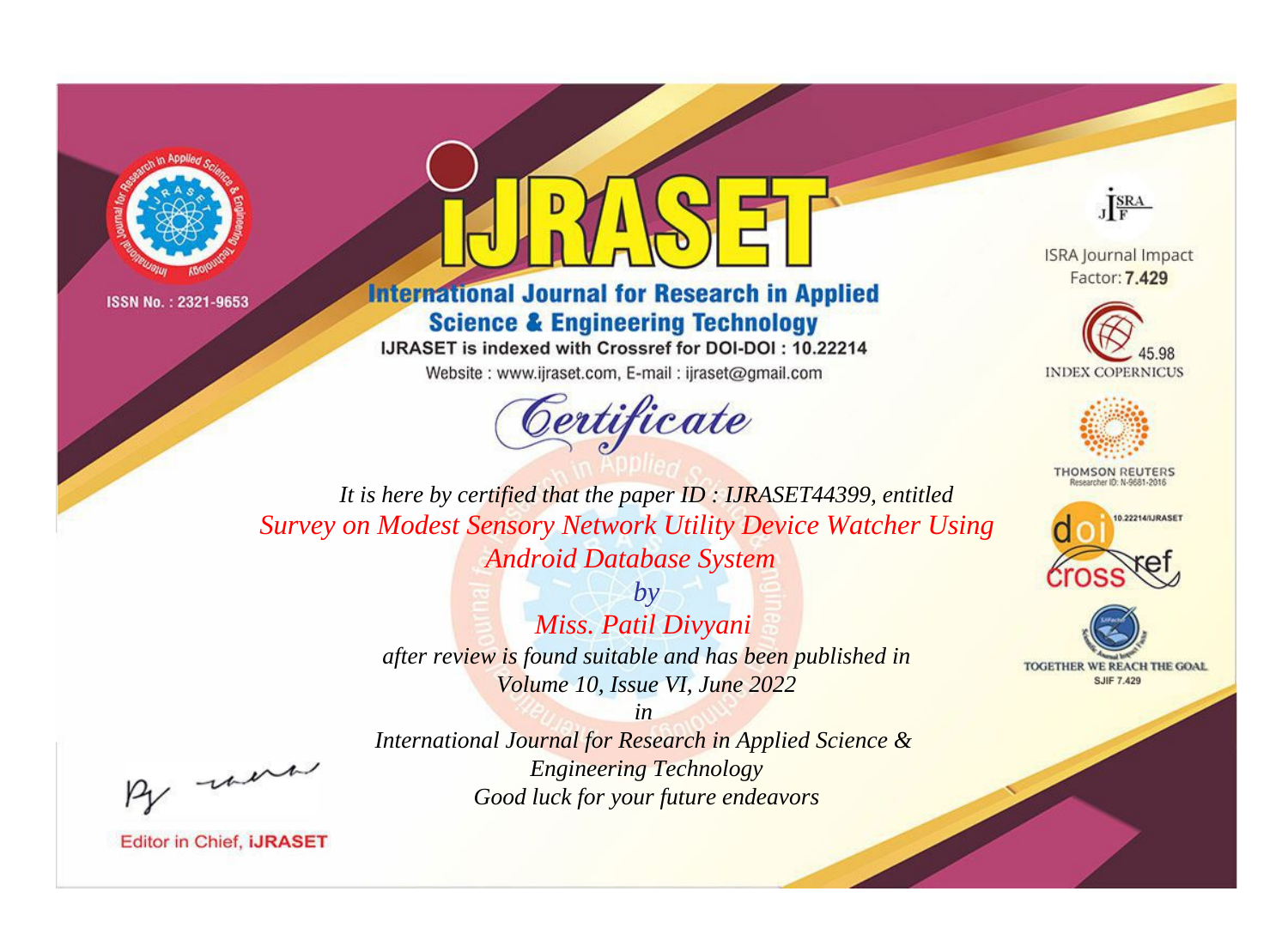



# **International Journal for Research in Applied Science & Engineering Technology**

IJRASET is indexed with Crossref for DOI-DOI: 10.22214

Website: www.ijraset.com, E-mail: ijraset@gmail.com





**ISRA Journal Impact** Factor: 7.429





**THOMSON REUTERS** 



TOGETHER WE REACH THE GOAL **SJIF 7.429** 

*It is here by certified that the paper ID : IJRASET44399, entitled Survey on Modest Sensory Network Utility Device Watcher Using Android Database System*

> *by Miss. Kumbhar Komal after review is found suitable and has been published in Volume 10, Issue VI, June 2022*

> > *in*

, un

*International Journal for Research in Applied Science & Engineering Technology Good luck for your future endeavors*